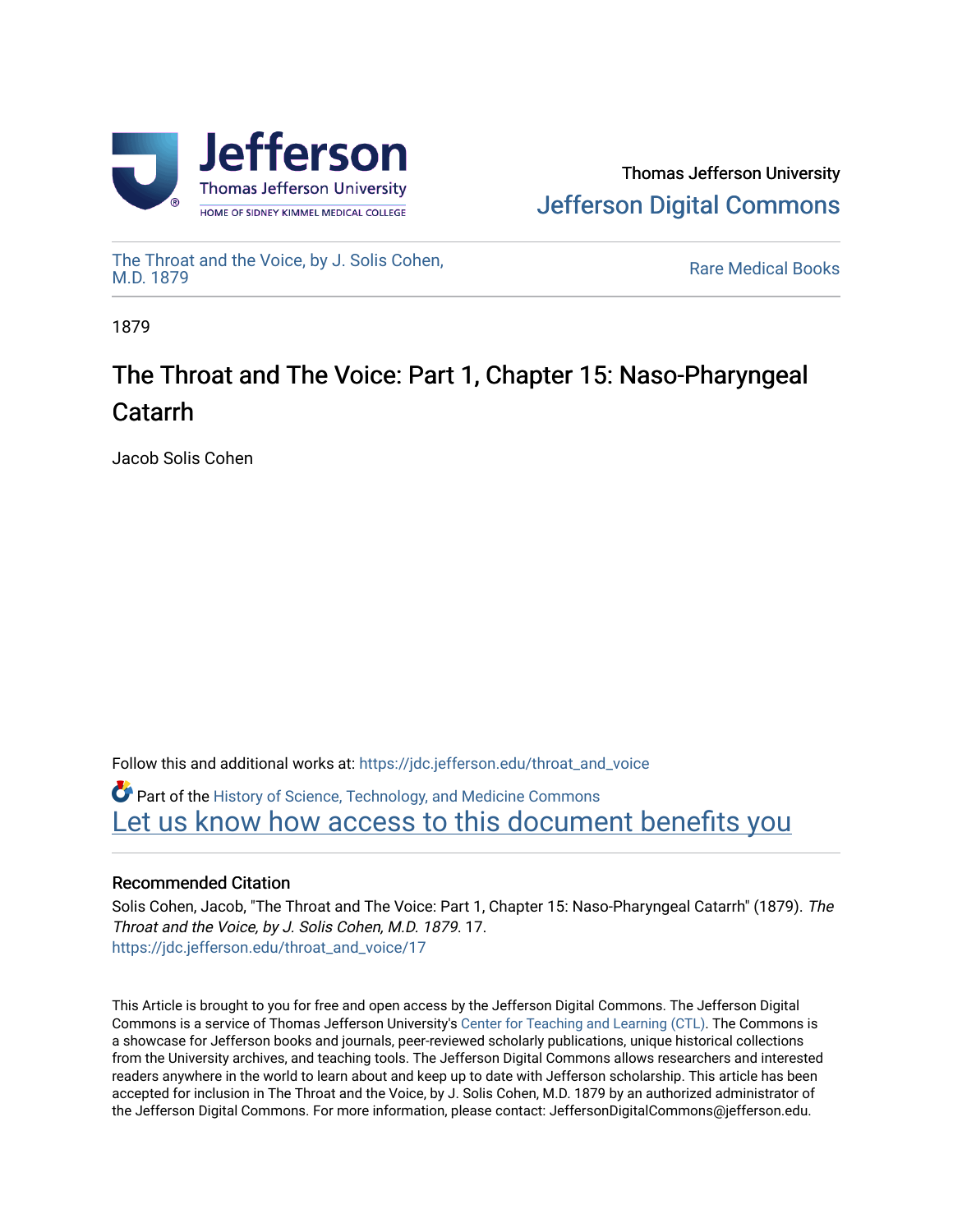## CHAPTER XIV.

#### NEURALGIA OF THE THROAT.

N MEURALGIAS, or pains along the course of the nerves, occur in different portions of the throat, as they do elsewhere. The absence of evidences of serious disease, on the one hand, or the presence of tumors and the like pressing on the course of a nerve, on the other, indicate the true nature of the complaint, which is to be treated by the means usual in the treatment of neuralgias generally. It is quite possible, as in spasm, that the malady is often of reflex origin from disease in some distant part of the body; and in such instances the neuralgia will not be likely to subside permanently until that organ recovers, whether it does so spontaneously, as is sometimes the case, or as the result of intelligent treatment, as is more frequent.

These neuralgias are not to be confounded with the pains incidental to inflammatory and other affections of the throat, of which they are symptomatic accessories.

#### 8z

## CHAPTER XV.

## NASO-PHARYNGEAL CATARRH.

THE upper portion of the pharynx, above the plate, the roof of the pharynx, and the pospalate, the roof of the pharynx, and the posterior portions of the nasal passages are liable to become diseased together in the form of what is known as naso-pharyngeal catarrh. It is quite common as a chronic affection or disease of long standing, and is usually the result of a succession of more or less acute attacks which have left the mucous membranes of the parts designated in a permanently swollen condition, with a disposition to excessive secretion from their mucous glands. In some cases, the glands themselves are diseased and permanently enlarged.

The symptoms are those of more or less continuous impediment to free respiration through the nose, and the accumulation of viscid phlegm or mucus in the upper part of the pharynx, and at the back part of the nasal passages. This mucus is usually hawked out of the throat by a more or less violent inspiratory effort through the nose, attended at times with more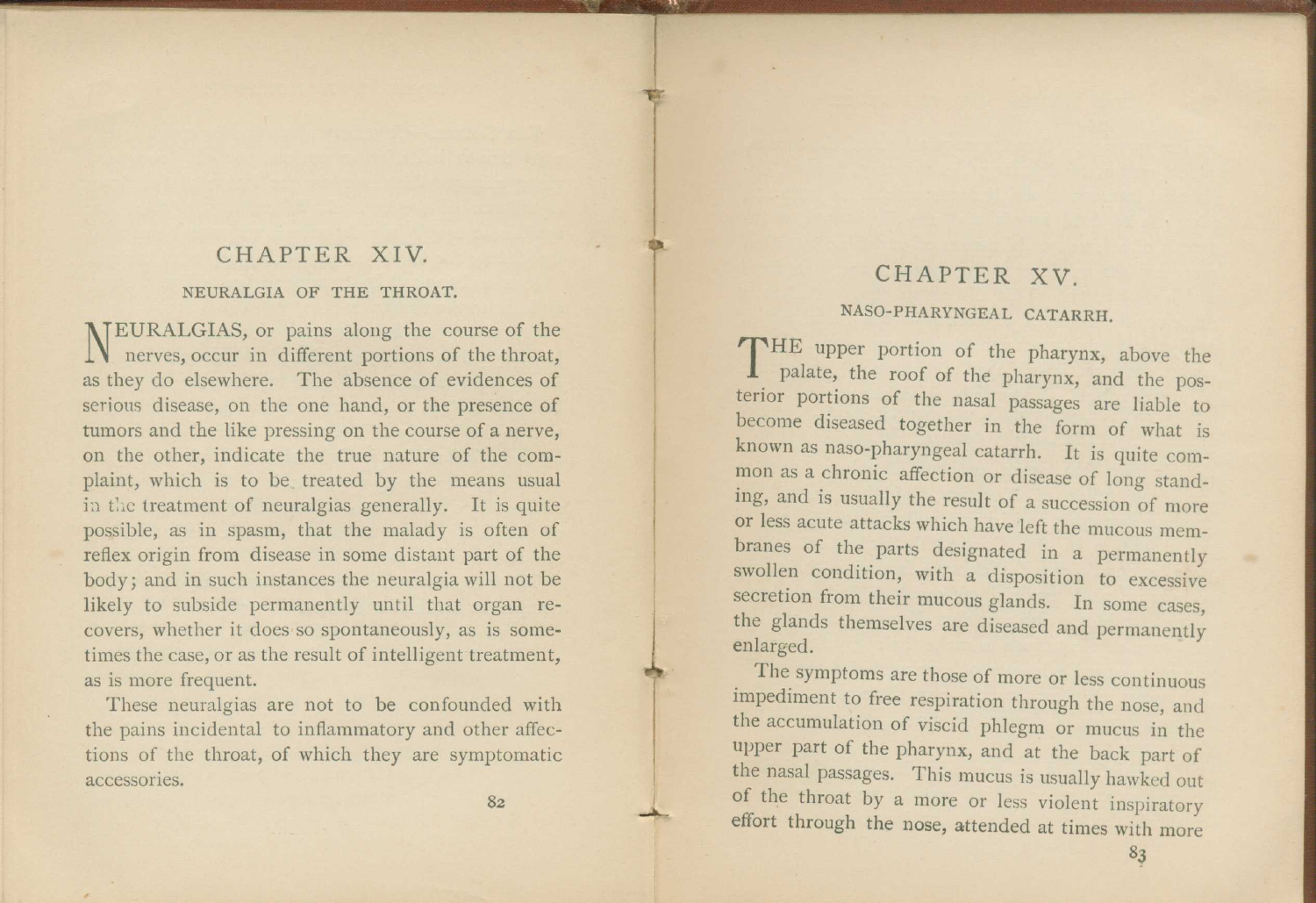### 84 *THE THROAT AND THE VOICE*.

or less gagging. Sometimes portions of the mucus, which cannot be discharged in this way, become desiccated into crusts, which decompose in the parts and give rise to fetid breath, and are discharged, at intervals of a few days, in masses of variable size, often more or less moulded to the shape of the parts from which they come. This discharge gives relief to a disagreeable sense of stuffiness in the parts, which gradually reappears as fresh masses accumulate. These masses are sometimes tinged with blood from rupture of small vessels. Sometimes these masses .are swallowed, either voluntarily or unwittingly. They should always be expectorated. If taken into the stomach, they irritate that organ and the intestines, for they are insusceptible of digestion, and thus are apt to produce dyspepsia and irregular diarrhoea. There is no ulceration of the diseased tissues, except under peculiar conditions of system; a fact which it is well to bear in mind, especially if resort is had to advertising charlatans, who are often disposed to assert the existence of ulcerations to make their services appear the more valuable in case of cure at their hands. In fact, many of these practitioners state that the discharged masses of desiccated mucus are ulcers which have come away.

**COL** 

The chief point of treatment in this affection is to employ whatever means may be necessary to reestablish the general health or improve it, and to

cleanse the parts of these masses at regular intervals, so as to prevent their accumulation. If this cleansing is thorough and efficient, the mucous membrane, freed from the mechanical irritation of their presence and the chemical irritation of the products of their decomposition, will get well of itself. Without the cleansing, relief from treatment, local as well as constitutional, will only be temporary. Under proper management, the relief will be permanent.

There are several methods of cleansing the parts. The best material to use, in most instances, is a solution of table salt, or of carbonate of sodium, one teaspoonful to the quart of tepid water at about blood heat. It is necessary to have the fluid at about the same temperature and specific gravity of the blood, in order to avoid certain injurious effects which may otherwise follow. The fluid may be snuffed up from the hand or from a cup or other vessel, or be thrown into the nasal passages from a syringe or a sprayproducer, or be passed over the parts in a douche from a vessel supplied with flexible tubing and a well-fitting nozzle, applied within each nostril alternately. These washes should not be applied until their method of application is shown and explained by the physician, because of a liability that the fluid may run through the vent-hole of the drum of the ear into the drum itself, and produce serious and sometimes permanent injury. The head should be slightly bent forward,

8

•